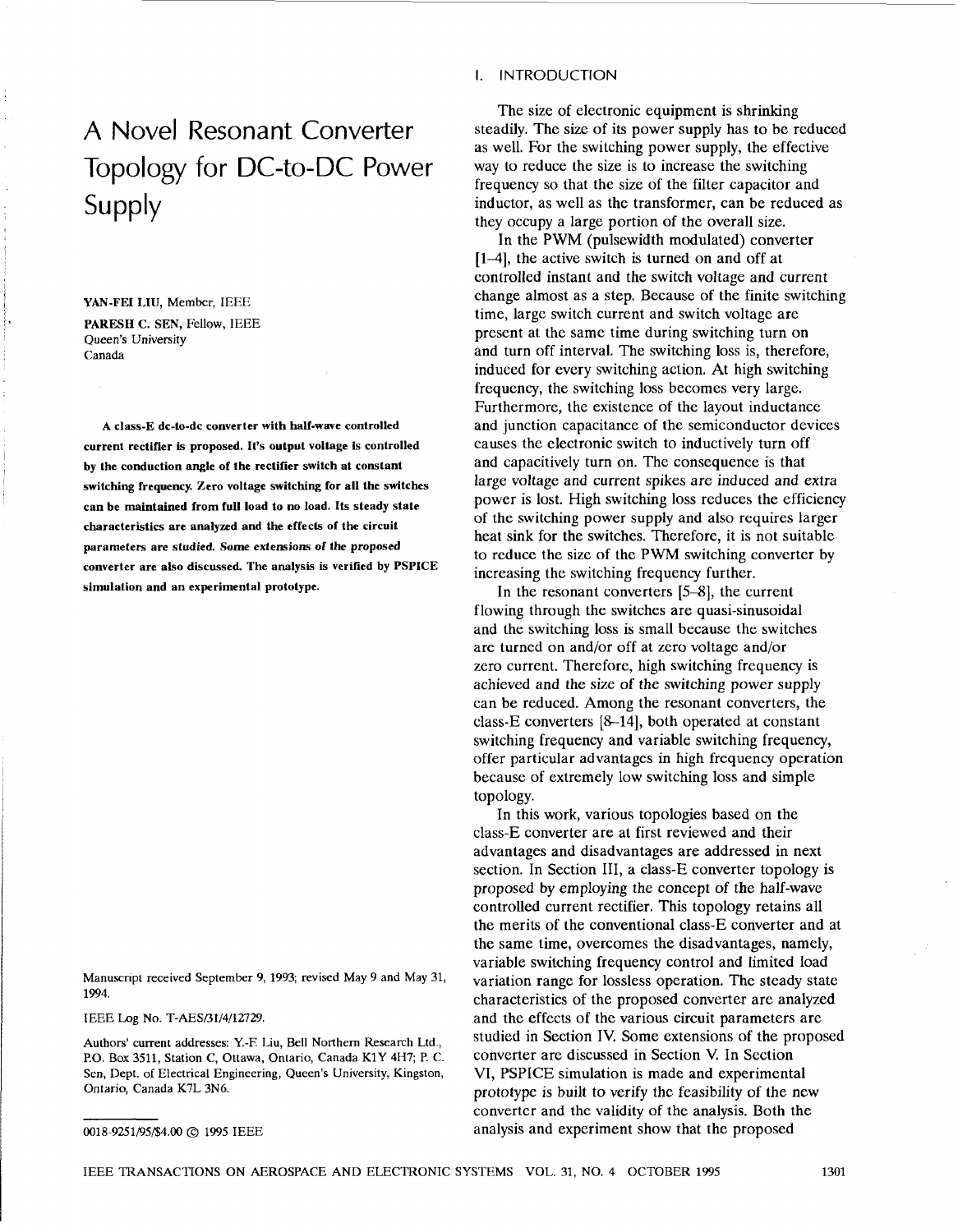<span id="page-1-0"></span>

Fig. 1. Class-E dc to dc converter.

topology can maintain the desirable characteristics of zero voltage switching over the entire operating range at constant switching frequency. Section VI1 is the conclusion.

# II. REVIEW OF **CLASS-E** DC-TO-DC CONVERTERS

The basic class-E dc-to-dc converter [8] is shown in Fig. **1.** This topology is suitable for high switching frequency operation because 1) the turn on loss of the metal-oxide-semiconductor field-effect transistor (MOSFET) is zero, 2) the turn off loss is minimized by the parallel capacitor  $C_1$ , 3) the body diode of the MOSFET can be utilized, and 4) the parasitic capacitor of the MOSFET can also be included as part of the external capacitor. In addition, the topology configuration is very simple. The dc output voltage is obtained by rectifying the resonant current *i.* When the load resistor changes, the switching frequency is changed accordingly to regulate the amplitude of the resonant current and hence to maintain the output voltage unchanged. Unfortunately, the switching frequency has to change over a wide range to accommodate the worst combination of the load resistor and supply voltage variation.

Another problem associated with the class-E converter (Fig. 1) is that at small output current, or at large load resistor, the resonant current is unable to discharge the capacitor  $C_1$  completely and zero voltage turn on can not be maintained for  $S_1$ . It is shown in [8, 10] that zero voltage turn on can only be maintained for

$$
0 < R < R_{\text{max}} \tag{1}
$$

where *R* is the load resistor and the value  $R_{\text{max}}$  is dependent on the circuit variables. When load resistor *R* is larger than  $R_{\text{max}}$ , zero voltage turn on for  $S_1$ will no longer be present. The circuit cannot operate properly for no load conditions.

problems of the class-E dc-to-dc converter. Several attempts have been made to solve these

added at the input of the rectifier, as shown in Fig. 2. The inductor  $L_2$  is used as impedance inverter so that zero voltage switching can be maintained for larger variation range of the load resistor. The variation range of the switching frequency is also reduced as compared with the conventional class-E converter (Fig. *1).* The circuit can operate at no load condition. Unfortunately, there still exists some value of the load resistor at which zero voltage switching for  $S_1$  is lost In [10], an inductor and a coupling capacitor are



Fig. *2.* Class-E converter with inductive impedance inverter.



Fig. **3.** Class-E converter with switch controlled capacitor.

and the switching frequency has still to vary about *12%*  to keep the output voltage at a desirable value when load resistor changes.

One limitation of variable switching frequency control is that the filter inductor and filter capacitor have to be designed according to the lowest switching frequency. Another drawback is that the spectrum of the noise generated by the switching converter varies over a wide frequency range. In some circumstances, the switching frequency of the power supply must be kept at certain value to avoid interference with other parts of the electronic equipment. It is, therefore, desirable to keep the switching frequency constant.

Two techniques have been proposed to operate the class-E dc-to-dc converter at the fixed switching frequency Ill, 121.

is dependent on both the switching frequency and the resonant frequency. In [ll], a controlled capacitor, called the "switch-controlled capacitor" *(SCC),* is used to change the equivalent resonant frequency of the resonant branch in the class-E dc-to-dc converter so as to regulate the output voltage at fixed switching frequency. **Its** circuit topology is given in Fig. *3.* When switch  $S_2$  conducts all the time, the capacitor  $C_2$  is short circuited all the time and the resonant frequency is determined by *L* and *C* as  $\omega_r = \sqrt{1/(L_r C_r)}$ . When the auxiliary switch  $S_2$  does not conduct at all, capacitor  $C_2$  acts as an element of the resonant circuit The output voltage of the class-E dc-to-dc converter together with  $L_r$  and  $C_r$ . The corresponding resonant frequency is  $\omega_r = \sqrt{(1/L_rC_r) + (1/L_rC_2)}$ . By changing the conduction angle of switch  $S_2$ , the equivalent resonant frequency is changed and the output voltage can also be changed. Therefore, the output voltage can be regulated at the constant switching frequency. Unfortunately, at light load, the characteristic of zero voltage switching for  $S_1$  is lost. In addition, the circuit cannot operate at no load condition.

at constant switching frequency and also keep zero voltage switching from no load to full load, two identical conventional class-E inverters are combined together with common input and output terminals [12], as shown in Fig. 4, where it is required that  $C_1 = C_2$ ,  $L_{r1} = L_{r2}$ ,  $C_{r1} = C_{r2}$  and  $L_{f1} = L_{f2}$ . The output of In order to control the class-E dc-to-dc converter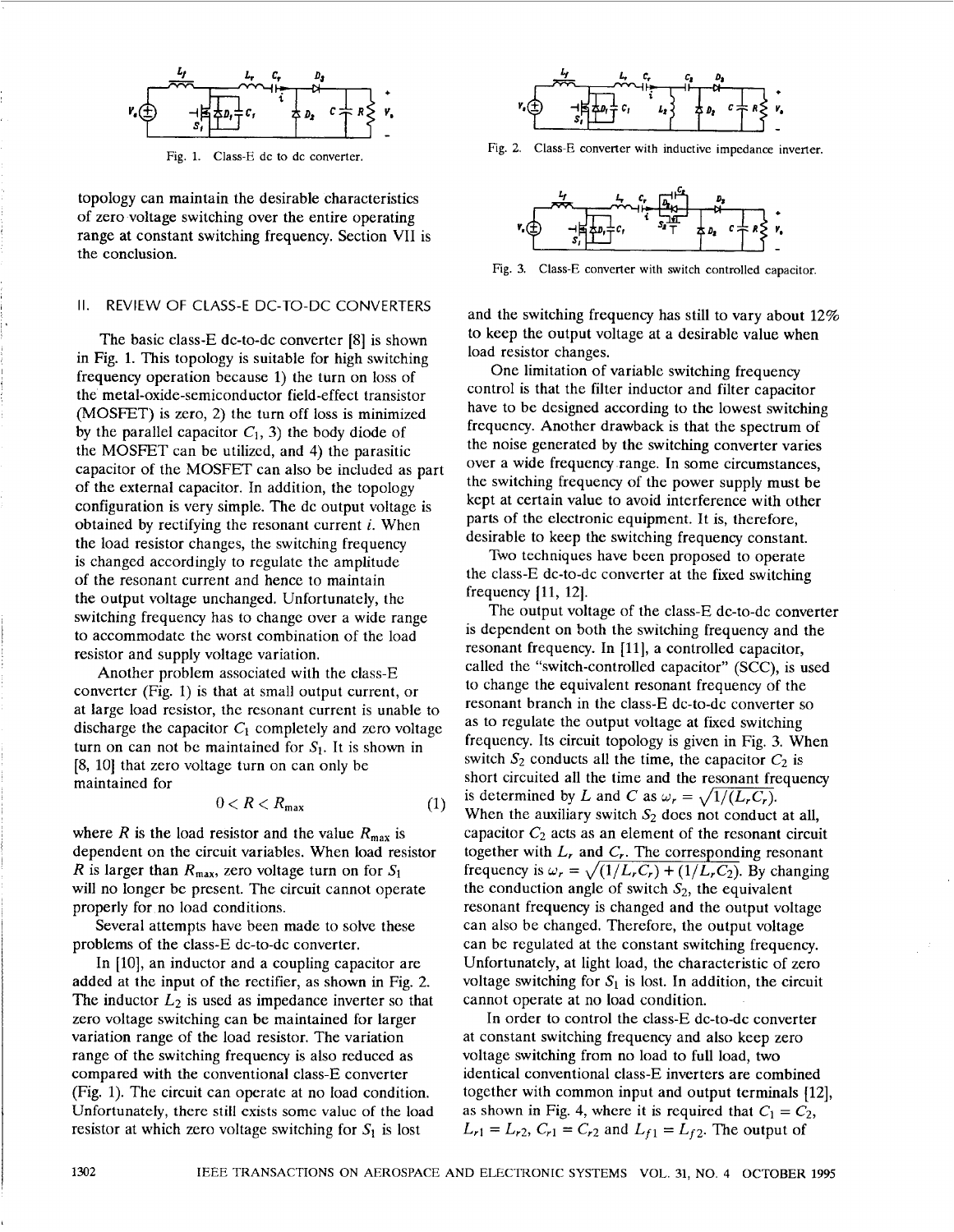

Fig. **4.** Class-E combined converter.

these two class-E inverters, i.e., the resonant current  $i_1$ and *i2,* are vector added together and then rectified to obtain the dc output. The output voltage is controlled by the phase difference between the drive signals for  $S_1$  and  $S_2$ . When the drive signals for  $S_1$  and  $S_2$ are in phase, the current  $i_1$  and  $i_2$  are also in phase and with same amplitude because the two class-E inverters are identical. The output current of the combined converter *i* is large and the output voltage is high. When the drive signals for  $S_1$  and  $S_2$  are out of phase,  $i_1$  and  $i_2$  are also out of phase and with same amplitude because of symmetry. The output current *i* is equal to zero, so that the output voltage is zero. By changing the phase shift between the drive signals for  $S_1$  and  $S_2$ , the phase angle between  $i_1$  and  $i_2$  and the amplitude of  $i_1$  and  $i_2$  are also changed so that the output voltage is regulated. Using this technique, the output voltage can be regulated at fixed switching frequency and the desirable zero voltage switching for both switches can be maintained from full load to no load. The problem of this scheme is twofold. One is that there are too many components, two input dc choke inductors, two resonant branches. The other is that two resonant branches  $L_{r1} - C_{r1}$  and  $L_{r2} - C_{r2}$ should be identical and the capacitor in parallel with the two switches  $C_1$  and  $C_2$  should also be identical to ensure symmetrical operation of the converter. This is very difficult in the practical circuit because it is very difficult to control the parasitic parameters which are utilized in the high frequency operation.

From the above analysis, it is, therefore, worthwhile to investigate new class-E dc-to-dc converter topologies that can keep the advantages of the conventional class-E dc-to-dc converter, mainly low switching loss, and at the same time, eliminate its drawbacks, i.e., variable switching frequency control and limited load variation range for lossless operation. The new topology should also be simple. This is really the objective of this work.

# **Ill.** PROPOSED CLASS-E DC-TO-DC CONVERTER WITH HALF-WAVE CONTROLLED CURRENT **RECTIFIER**

Let us take a close look at the class-E dc-to-dc converter, as shown in [Fig. 1.](#page-1-0) The output voltage is obtained by rectifying the resonant current *i.* For the positive half cycle of this current, diode *03* conducts



Fig, *5.* Proposed class-E converter with half-wave controlled current rectifier.

and the energy is transferred from the resonant branch to the load. For the negative half cycle, diode  $D<sub>2</sub>$ conducts and no energy is transferred to the load. When the switching frequency **or** the equivalent resonant frequency changes, the amplitude of the output current  $i$  changes so that the energy delivered to the load changes and consequently, the output voltage changes.

There is another method to regulate the energy delivered to the load resistor. Instead of putting an uncontrolled current rectifier  $(D_2 \text{ and } D_3)$  at the output of class-E inverter, a controlled current rectifier can be used to control the average current delivered to the load resistor, as shown in Fig. 5, where  $S_2$ ,  $D_2$ ,  $C_2$ , and  $D_3$  consist of the half-wave controlled current rectifier. **As** compared with the conventional class-E dc-to-dc converter, switch  $S_2$  is introduced to control the energy delivered to the load resistor and capacitor  $C_2$  is used to ensure zero voltage switching of *S2.* All the other parts of the converter are the same. In the practical circuit,  $S_2$  and  $D_2$  are composed of a MOSFET and its intrinsic diode, and  $C_2$  is partly composed of its parasitic capacitor, *cds.* 

The basic idea of this circuit was proposed in our earlier paper in 1992 **[13],** but the detailed operation principle and the steady state characteristics were not presented.

A similar topology was also presented later in **1993**  in **[14].** However, the paper did not discuss the various aspects of the topology and the analysis in that paper was not complete.

In the present paper, the proposed class-E dc-to-dc converter has been thoroughly investigated. The operating principle is explained and the mechanism of zero voltage switching for all the switches is outlined. The steady state characteristics are also analyzed and the effects of various parameters are discussed. Some extensions of the proposed circuit are also proposed. Computer simulation by PSPICE and experimental results are provided to verify the feasibility of the circuit and the validity of the analysis.

## Assumptions

with half-wave controlled current rectifier can be explained as follows. Assume the following. The operation of the class-E dc-to-dc converter

are large enough so that the input current *1;* and output voltage  $V_0$  are pure dc. 1) The filter inductor  $L_f$  and filter capacitor  $C_f$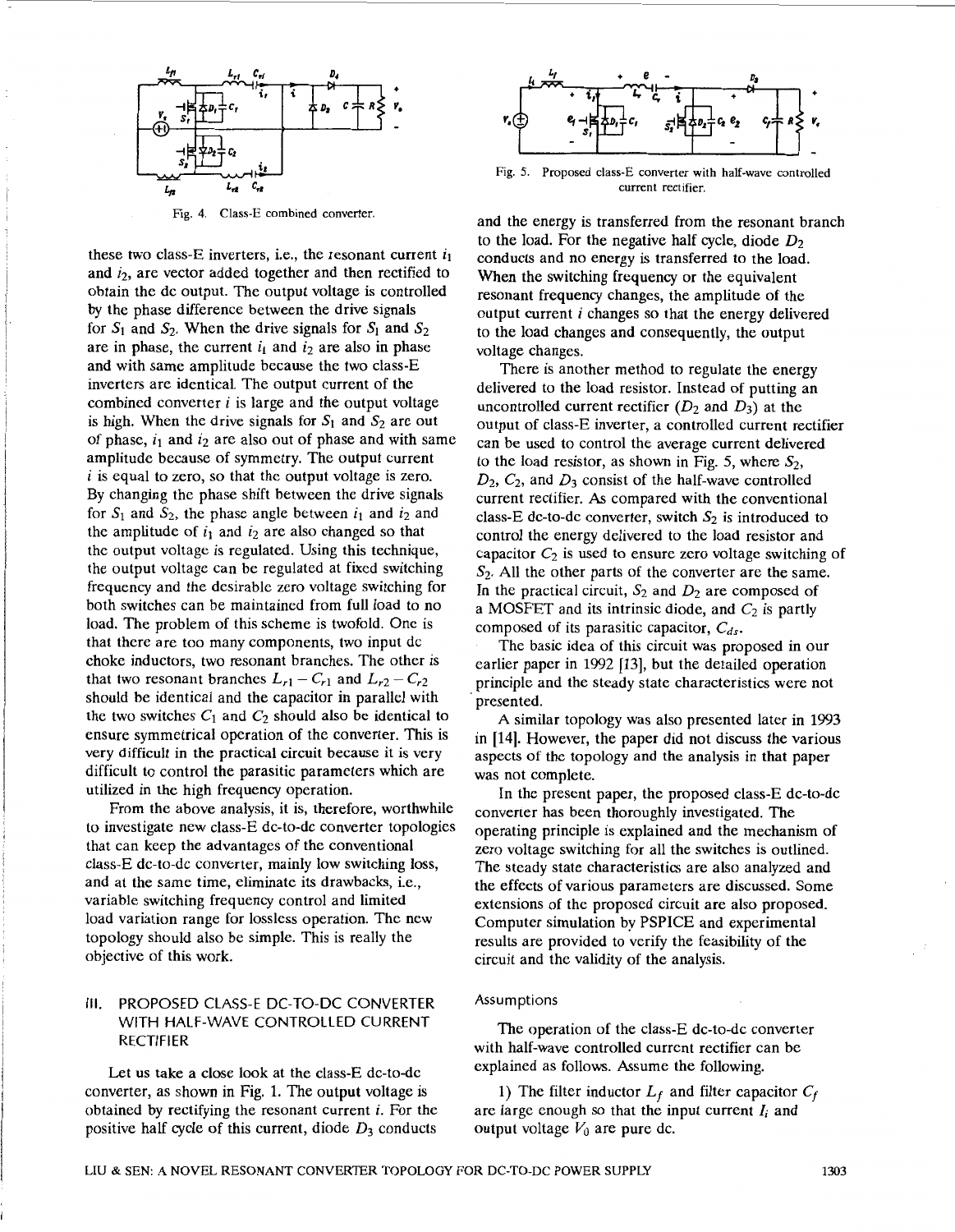<span id="page-3-0"></span>

Fig. 6. Typical waveform of Fig. 5.

2) The switches are ideal ones with no transient time and no loss.

*3)* The losses in the circuit are neglected.

4) The resonant branch,  $L_r - C_r$ , is a high Q series tuned network. The harmonics of the resonant current  $i$  is negligible.

voltage switching for  $S_1$  is maintained. *5)* The circuit operates at lossless mode, i.e., zero

## Notations

Typical waveforms are plotted in Fig. *6.* The notations used in the figure are explained as follows:

 $i_1$  is the sum of current flowing through  $S_1$ ,  $D_1$ , and  $C_1$ ,

 $e_1$  is the voltage across the inverter switch  $S_1$ ,

 $\gamma$  is the off interval of  $S_1$ ,

 $\phi$  is the turn off instant of  $S_1$ ,

 $-\mu$  is the turn on instant of  $S_1$ ,

 $\beta$  is the conduction angle of the rectifier switch and is the control variable,

 $e_2$  is the voltage across the rectifier switch  $S_2$ ,  $i_{C1}$  is the current flowing through  $C_1$ .

The inverter switch  $S_1$  operates at 50% duty ratio. The gate drive signal of the rectifier switch  $S_2$  is synchronized with the resonant current  $i$ .  $S_2$  is turned on when the resonant current changes polarity from negative to positive. Just before the resonant current changes direction, it flows through diode *D2.* The equivalent circuit **is** shown in Fig. 7(a). The current direction shown in the figure denotes the actual one. The gate signal for  $S_2$  can be supplied at this time. When the resonant current changes from negative to positive at  $\theta = \pi/2$ ,  $S_2$  conducts and the current flows through  $S_2$ , as shown in Fig. 7(b). Therefore, zero voltage turn on for  $S_2$  can always be achieved as the current always commutates from  $D_2$  to  $S_2$ .  $S_2$  is turned









Fig. **7.** Path of current flow for half-wave controlled current rectifier. (a)  $D_2$  conducting. (b)  $S_2$  conducting. (c)  $C_2$  charging. (d)  $D_3$  conducting.

off after it conducts for a certain conduction angle,  $\beta$ (the control variable), defined as:

$$
\beta = \frac{T_{\text{on}}}{T_s} \cdot 360^{\circ} \tag{2}
$$

where  $T_s$  is the switching period,  $T_{on}$  is the on time of switch *S*<sub>2</sub>. After *S*<sub>2</sub> is turned off at  $\theta = \pi/2 + \beta$ , the resonant current at first charges the capacitor  $C_2$ , as shown in Fig. 7(c), and  $V_{C2}$  rises slowly. Zero voltage turn off for  $S_2$  is thus obtained. At  $\theta = \pi/2 + \beta + \delta$ ,  $V_{C2} = V_0$ , diode  $D_3$  is forward biased and the power is delivered from the resonant tank to the load. The equivalent circuit is shown in Fig. 7(d).

The regulation of the output voltage can be described as follows.

1) When  $\beta = 0$ , which means that the rectifier switch *S2* does not conduct at all, the diode *D3*  conducts for the whole positive half cycle of *i.* The circuit behaves equivalently as the conventional class-E converter. Theoutput voltage is high.

2) When  $\beta = 180^{\circ}$ , which means that the rectifier switch  $S_2$  conducts for half switching cycle, all the positive half cycle of the resonant current *i* flows through  $S_2$ . The negative portion of *i* will flow through diode  $D_2$ . The output of the inverter stage is equivalently short circuited. The diode *D3* will never conduct and the output voltage is zero.

3) When the conduction angle  $\beta$  is between 0 and  $180^\circ$ , part of the positive resonant current *i*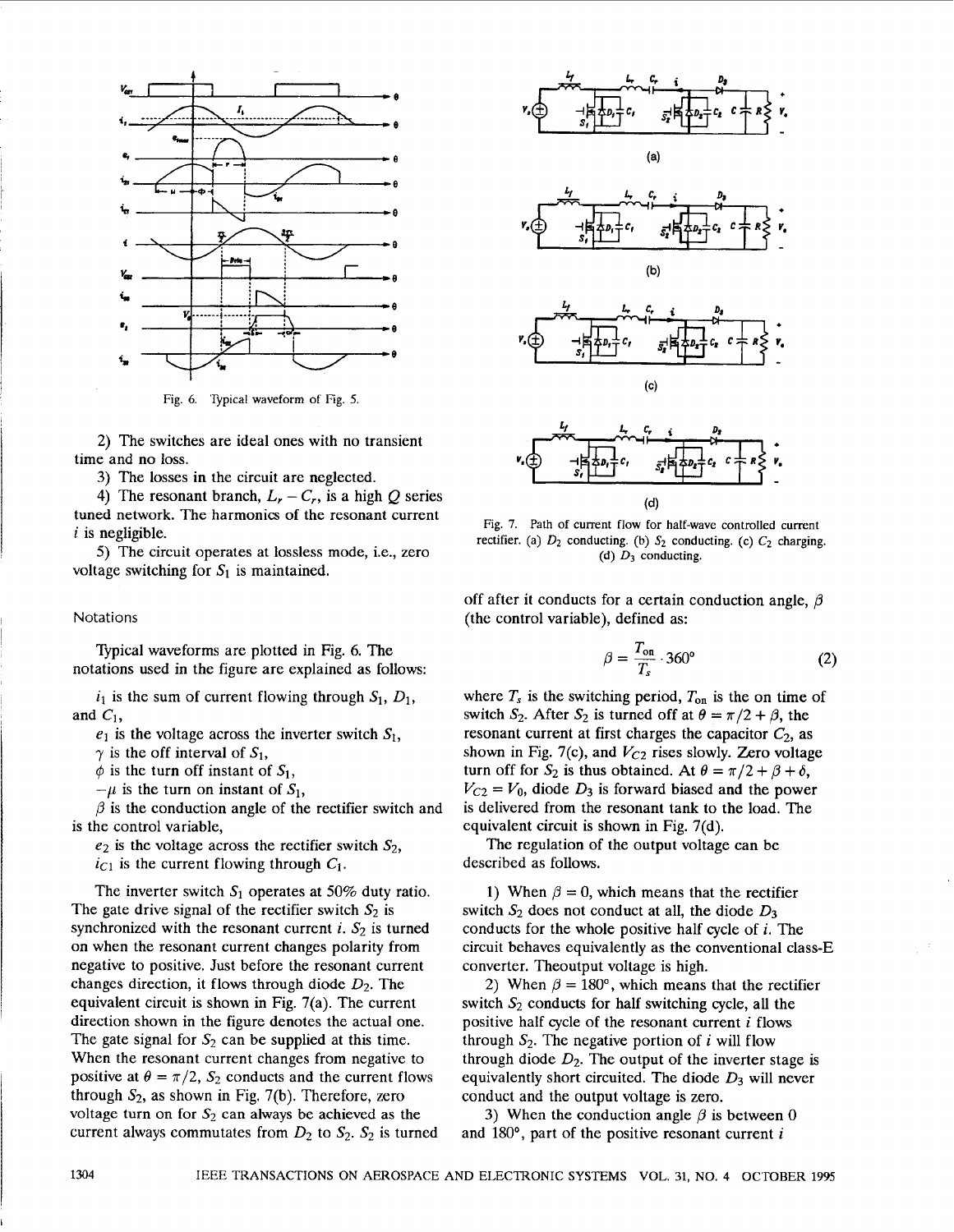flows through *S2* and part of *i* flows through *D3.* The averaged current through diode *D3* is somewhere between zero and the value corresponding to  $\beta = 0$ .

current through diode  $D_3$ , i.e., the output current, is changed and the output voltage will also be changed. Therefore, the output voltage of the converter can **be**  regulated at a fixed switching frequency by modulating the conduction angle  $\beta$  of the rectifier switch  $S_2$ . When the conduction angle  $\beta$  is varied, the average

Another advantage of the class-E converter with controlled current rectifier, given in Fig. *5,* is that zero voltage switching for all the switches can be maintained from full load to no load. It is already shown that zero voltage switching for the rectifier switch  $S_2$  can be maintained for entire load range. The following analysis shows that zero voltage switching for the inverter switch  $S_1$  can also be maintained from no load to full load. In the analysis, it is assumed that the steady state output voltage remains constant when load resistor changes.

When the load resistor is small, the conduction angle  $\beta$  should also be kept small so that the conduction angle of diode *D3* is large to provide higher output current. In this case, the equivalent load to the class-E inverter satisfies the lossless operation condition, i.e., see (1). When the load resistor increases, the output current reduces because the output voltage is kept constant. The diode *D3*  conducts for shorter period of time and the conduction angle for  $S_2$  is thus increased. The equivalent load appearing at the output of the inverter stage will not increase, but it will actually be reduced. In the extreme case, when the output is open circuit and the load current is zero,  $S_2$  conducts for the whole positive half cycle of *i.* The inverter output is actually short circuited. Therefore, when the load resistor changes from its minimum to maximum (open circuit), the equivalent resistor appeared at the inverter output reduces from its maximum to zero and (1) is always satisfied. Therefore, zero voltage switching can always be maintained for the inverter switch  $S_1$ .

It is shown from the above analysis that the proposed class-E dc-to-dc converter with half-wave controlled current rectifier can keep the switching frequency constant and at the same time keep the desirable zero voltage switching characteristics from no load to full load.

## **IV. STEADY STATE ANALYSIS**

In order to investigate the characteristics of the proposed class-E converter with half-wave controlled current rectifier, the steady state characteristics is analyzed in this section. For simplicity, the Fourier Series Expansion method is used and only the dc and fundamental components are considered. From the waveforms of Fig. *6,* the notation and assumptions

described in the previous section, the resonant current i can be expressed as:

$$
i = -I_p \cos \theta \tag{3}
$$

where  $I_p$  is the peak value of the resonant current.

**(3),** we have From Kirchhoff's current law and from Fig. *5* and

$$
i_1 = I_i - i = I_i + I_p \cos \theta.
$$
 (4)

The voltage across the inverter switch  $S_1$  can, therefore, be calculated as:

$$
e_1 = \begin{cases} \frac{1}{\omega_s C_1} \int_{\phi}^{\theta} i_1 d\theta = \frac{1}{\omega_s C_1} [I_i(\theta - \phi) + I_p(\sin \theta - \sin \phi)] \\ 0 \end{cases} \quad \text{for} \quad \phi \le \theta \le \phi + \gamma
$$
elsewhere. (5)

For lossless operation we have

$$
e_1(\theta = \phi + \gamma) = 0. \tag{6}
$$

From *(5)* and **(6),** the following equation is obtained:

$$
\gamma I_i = I_p[\sin \phi - \sin(\phi + \gamma)]. \tag{7}
$$

Expanding the voltage  $e_1$  into Fourier series and only considering the dc and fundamental components, the following equation is obtained:

$$
e_1 = E_1 + E_{11}\cos\theta + E_{12}\sin\theta \tag{8}
$$

where

$$
E_1 = \frac{I_p}{2\pi\omega_s C_1} \left[ \frac{I_i}{I_p} \frac{\gamma^2}{2} - \cos(\phi + \gamma) + \cos\phi - \gamma \sin\phi \right]
$$
(9)

$$
E_{11} = \frac{I_p}{\pi \omega_s C_1} \left\{ \frac{I_i}{I_p} [\gamma \sin(\phi + \gamma) + \cos(\phi + \gamma) - \cos \phi] - \frac{1}{4} \cos 2(\phi + \gamma) - \sin \phi \sin(\phi + \gamma) - \frac{1}{4} \cos 2\phi + \frac{1}{2} \right\}
$$
(10)

$$
E_{12} = \frac{I_p}{\pi \omega_s C_1} \left\{ \frac{I_i}{I_p} \left[ -\gamma \cos(\phi + \gamma) + \sin(\phi + \gamma) - \sin \phi \right] - \frac{1}{4} \sin 2(\phi + \gamma) + \sin \phi \cos(\phi + \gamma) - \frac{1}{4} \sin 2\phi + \frac{\gamma}{2} \right\}.
$$
 (11)

Because the voltage across the input inductor has no dc component, the average voltage across  $S_1$  is the same as the supply voltage, i.e.,

$$
V_s = E_1 = \frac{I_p}{2\pi\omega_s C_1}
$$
  
 
$$
\times \left[ \frac{I_i}{I_p} \frac{\gamma^2}{2} - \cos(\phi + \gamma) + \cos\phi - \gamma \sin\phi \right]. (12)
$$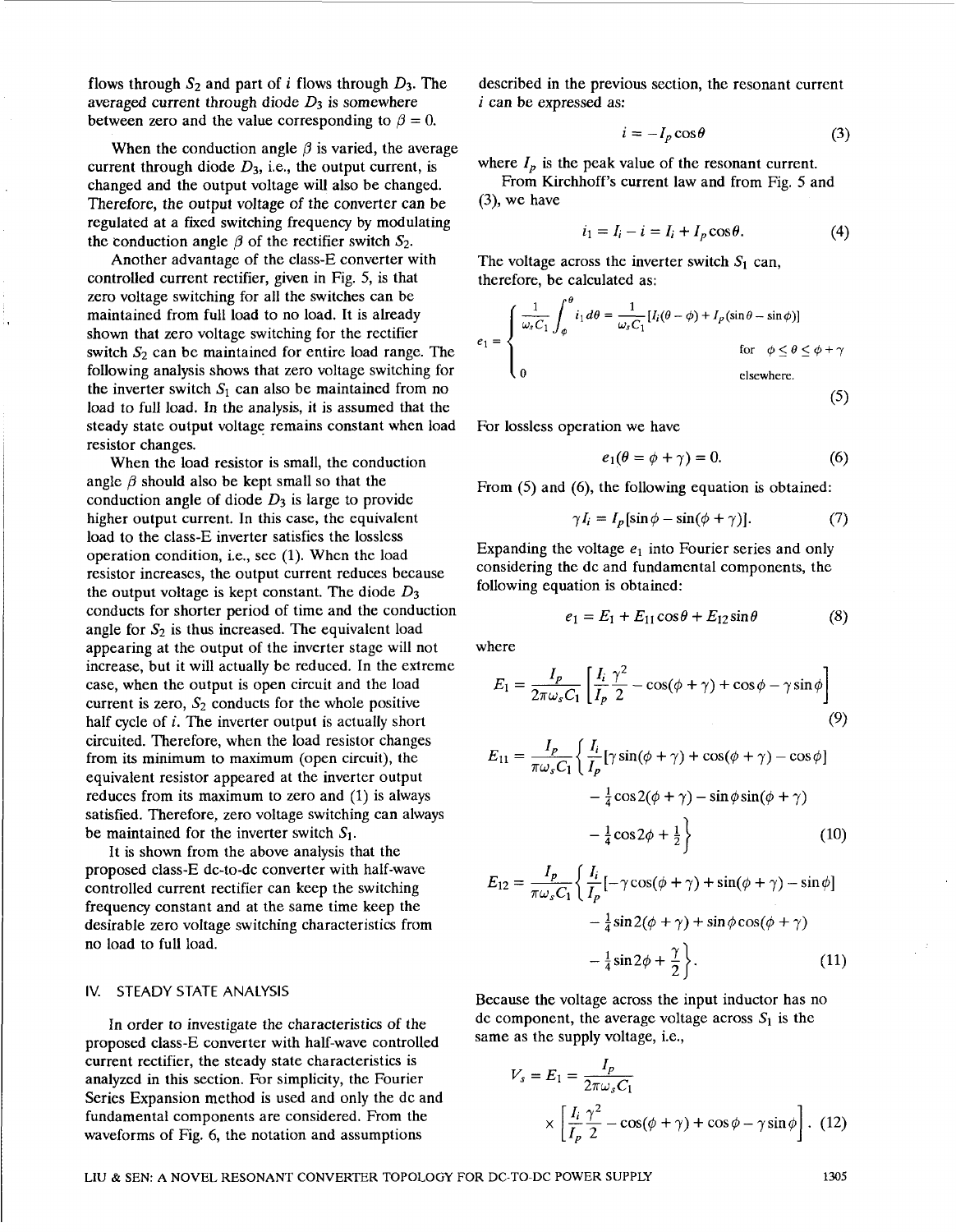According to the waveforms shown in Fig. **6,** at  $\theta = \pi/2 + \beta$ , the rectifier switch S<sub>2</sub> is turned off. The capacitor  $C_2$  is charged by the resonant current *i* and the voltage  $e_2$  rises. At  $\theta = \pi/2 + \beta + \delta$ ,  $e_2$  reaches  $V_0$ and  $D_3$  is turned on. The voltage  $e_2$  is clamped at  $V_0$ by  $D_3$ , as shown in [Fig.](#page-3-0) 6. At  $\theta = 3\pi/2$ , the capacitor  $C_2$  is discharged by the negative part of the resonant current and  $e_2$  falls to zero. The expression for  $e_2$  can be found as:

$$
e_2 = \begin{cases} \frac{I_p}{\omega_s C_2} (\cos \beta - \sin \theta) & \frac{\pi}{2} + \beta \le \theta \le \frac{\pi}{2} + \beta + \delta \\ V_0 & \frac{\pi}{2} + \beta + \delta \le \theta \le \frac{3\pi}{2} \\ V_0 - \frac{I_p}{\omega_s C_2} (1 + \sin \theta) & \frac{3\pi}{2} \le \theta \le \frac{3\pi}{2} + \alpha \\ 0 & \text{elsewhere} \end{cases}
$$

where  $\delta$  and  $\alpha$  are expressed as:

$$
\delta = \cos^{-1}\left(\cos\beta - \frac{V_0\omega_s C_2}{I_p}\right) - \beta,
$$
  
\n
$$
\alpha = \cos^{-1}\left(1 - \frac{V_0\omega_s C_2}{I_p}\right).
$$
\n(14)

(13)

The Fourier expansion of  $e_2$  can be expressed as:

$$
e_2 = E_2 + E_{21}\cos\theta + E_{22}\sin\theta \tag{15}
$$

where the high-order harmonics are neglected.  $E_{21}$  and  $E_{22}$  are expressed as:

the Fourier expansion of 
$$
e_2
$$
 can be expressed as:  
\n
$$
e_2 = E_2 + E_{21} \cos \theta + E_{22} \sin \theta
$$
\n(15)  
\nhere the high-order harmonics are neglected.  $E_{21}$  and  
\n
$$
E_{21} = \frac{I_p}{4\pi \omega_s C_2} \{4\cos \beta [\cos(\beta + \delta) - \cos \beta]
$$
\n
$$
+ \cos 2\beta - \cos 2(\beta + \delta) - (1 - \cos 2\alpha)\}
$$
\n
$$
- \frac{1}{\pi} V_0 [1 + \cos(\beta + \delta)] + \frac{1}{\pi} \left(V_0 - \frac{I_p}{\omega_s C_2}\right) (1 - \cos \alpha)
$$
\n(16)  
\n
$$
E_{22} = \frac{I_p}{4\pi \omega_s C_2} \{4\cos \beta [\sin(\beta + \delta) - \sin \beta]
$$
\n
$$
= \frac{\sin 2(\beta + \delta) + \sin 2\beta}{\sin 2\alpha} \sin 2\alpha \left(2(\delta + \delta)\right)
$$

$$
E_{22} = \frac{I_p}{4\pi\omega_s C_2} \{ 4\cos\beta[\sin(\beta + \delta) - \sin\beta]
$$

$$
-\sin 2(\beta + \delta) + \sin 2\beta - \sin 2\alpha - 2(\delta + \alpha) \}
$$

$$
-\frac{1}{\pi}V_0\sin(\beta + \delta) - \frac{1}{\pi}\left(V_0 - \frac{I_p}{\omega_s C_2}\right)\sin\alpha. \tag{17}
$$

$$
-\frac{1}{\pi}V_0\sin(\beta+\delta)-\frac{1}{\pi}\left(V_0-\frac{I_p}{\omega_sC_2}\right)\sin\alpha.\tag{17}
$$

The voltage across the resonant branch,  $L_r - C_r$ , is found as:

$$
e = E + I_p \left( \omega_s L_r - \frac{1}{\omega_s C_r} \right) \sin \theta.
$$
 (18)

From Kirchhoff's voltage law, the following equation for the fundamental component is derived:

$$
E_{11}\cos\theta + E_{12}\sin\theta = I_p \left(\omega_s L_r - \frac{1}{\omega_s C_r}\right) \sin\theta
$$

$$
+ E_{21}\cos\theta + E_{22}\sin\theta. \quad (19)
$$

Two equations can be derived from (20) as:

$$
E_{11} = E_{21} \tag{20}
$$

$$
E_{12} = I_p \left( \omega_s L_r - \frac{1}{\omega_s C_r} \right) + E_{22} \tag{21}
$$

where the expressions for  $E_{11}$ ,  $E_{12}$  and  $E_{21}$ ,  $E_{22}$  can be found in (10), (11), (16), and (17). In the analysis, the load resistor  $R$ , supply voltage  $V_s$ , and the desired output voltage  $V_0$  are known. Therefore, the input current  $I_i$  can be calculated from the power balance as:

$$
I_i = \frac{V_0^2}{RV_s}.\tag{22}
$$

There are four unknowns,  $I_p$ ,  $\beta$ ,  $\phi$ , and  $\gamma$  in four equations  $(7)$ ,  $(12)$ ,  $(20)$  and  $(21)$ . Given the supply voltage  $V_s$ , load resistor  $R$  and the desired output voltage  $V_0$ , as well as the circuit variables,  $L_r$ ,  $C_r$ ,  $C_1$ ,  $C_2$ , the required conduction angle  $\beta$ ,  $I_p$ ,  $\phi$ , and  $\gamma$  can all be obtained.

The voltage stress for inverter switch  $S_1$  can be obtained from (5) by setting  $de_1/d\theta = 0$  and calculated as:

$$
e_{1\max} = \frac{1}{\omega_s C_1} [I_i(\theta_m - \phi) + I_p(\sin \theta_m - \sin \phi)] \quad (23)
$$

where  $\theta_m$  is expressed as:  $\theta_m = \cos^{-1}(I_i/I_p)$ .

output voltage, i.e., The peak voltage across the rectifier switch is the

$$
e_{2\max} = V_0. \tag{24}
$$

The rms value of the current flowing through  $S_1$  is calculated as follows:

$$
I_{1\,\text{rms}} = \sqrt{\frac{1}{2\pi} \int_{-\mu}^{\phi} (I_i + I_p \cos \theta)^2 d\theta}
$$
  
=  $\sqrt{\frac{1}{2\pi} \left[ I_i^2 (\phi + \mu) + 2I_i I_p (\sin \phi + \sin \mu) + I_p^2 \left( \frac{\phi + \mu}{2} - \frac{\sin 2\phi - \sin 2\mu}{4} \right) \right]}$  (25)

where  $\mu$  is calculated from  $\mu = \cos^{-1}(-I_i/I_p)$ .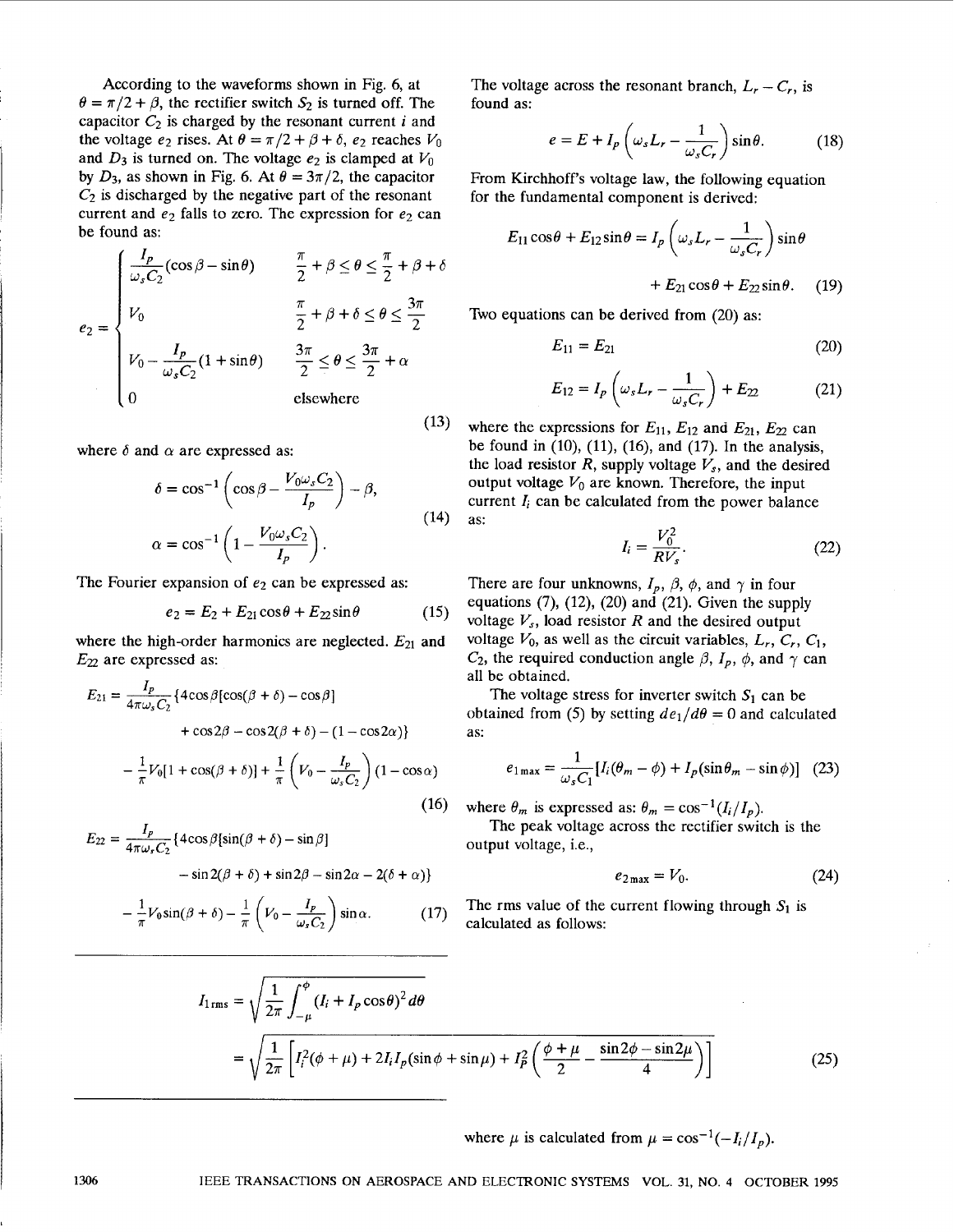

Fig. 8. Effect of output voltage on (a) load current  $I_0$  and (b) voltage stress of  $S_1$  at  $V_s = 30$  V,  $C_1 = 5$  nF,  $C_2 = 2.5$  nF,  $X = 10 \Omega$ ,  $f_r = 0.9 \text{ MHz}, f_s = 1 \text{ MHz}.$ 

The rms value of the current flowing through  $S_2$  is

$$
I_{2\max} = \sqrt{\frac{1}{2\pi} \int_{\pi/2}^{\pi/2+\beta} (-I_p \cos \theta)^2 d\theta}
$$

$$
= I_p \sqrt{\frac{1}{2\pi} \left(\frac{\beta}{2} - \frac{\sin 2\beta}{4}\right)}.
$$
(26)

Based on the above equations, the characteristics of the class-E dc-to-dc converter with half-wave controlled current rectifier can be analyzed. In the analysis, the parameters for the resonant branch,  $L_r$  and  $C_r$ , are defined as the resonant frequency  $f_r(f_r = \sqrt{\frac{1}{2\pi L_r C_r}})$  and the branch impedance  $X(X = \omega_s L_r - (1/\omega_s C_r))$ . The  $L_r$  and  $C_r$  can be calculated easily from  $f_r$  and  $X$  as:

$$
L_r = \frac{X}{2\pi f_s \left[1 - \frac{(2\pi f_r)^2}{(2\pi f_s)^2}\right]}
$$
  

$$
C_r = \frac{1}{(2\pi f_r)^2 L_r}.
$$
 (27)

At first the effect of the desired output voltage is examined. Fig. 8(a) gives the relationship between the output current and the control input (the conduction angle  $\beta$ ) for different output voltage,  $V_0 = 10$  V, 20 V, 40 V, and 60 V. The circuit parameters are:  $V_s = 30$  V,  $C_1 = 5$  nF,  $C_2 = 2.5$  nF,  $X = 10 \Omega$ ,  $f_r = 0.9$  MHz and  $f_s = 1$  MHz. It shows that the output voltage can be kept at the desired value by changing the conduction angle  $\beta$  when the load current  $I_0$  changes. The effect of the output voltage on the output current is not very large, *e.g.,* when the output voltage changes from **10** V to 60 V at  $\beta = 50^{\circ}$ , the corresponding output current changes only from about 1.35 A to about 1.55 A. It is also noticed that the curves do not go down to  $\beta = 0$ . This is because the output of the class-E inverter can only be considered as weak current source. It cannot provide high enough current to keep the output voltage constant (as the output voltage is assumed constant in

the above analysis) when the load resistor becomes too small. In the analysis, this fact is shown as no real solution for smaller  $\beta$ . It is also noted that the conduction angle  $\beta$  will never reach 180 $\degree$  because of the charging time for  $C_2$ . The largest possible  $\beta$ depends on the value of  $C_2$  and amplitude of *i*. It also depends on the value of the output voltage  $V_0$ . When  $V_0$  is high, the time used to charge  $C_2$  is longer and the largest possible  $\beta$  is less and vice versa.

The effect of theoutput voltage on the voltage stress of the inverter switch  $S_1$ ,  $e_{1\,\text{max}}$ , is also analyzed, as shown in Fig. 8(b). It shows that when the desired output voltage becomes higher, the voltage stress also becomes higher. But again, the influence is not very significant, i.e., when the desired output voltage increases from 10 V to 60 V, the maximum voltage across  $S_1$  increases from about 115 V to about **130 V.** The other observation is that for a certain output voltage, the voltage stress will increase a little bit (about 14% for  $V_0 = 60$  V and about 2% for  $V_0 = 10$  V) when the conduction angle  $\beta$  increases. It is noted that when  $C_2$  is charged up, the resonant frequency is changed due to the presence of *C2.*  Therefore,  $e_{1\text{max}}$  is different which is similar to the case of conventional class-E converter at different switching frequency. At high output voltage, the time needed to charge  $C_2$  is longer. Therefore, the effect of  $C_2$  on the resonant frequency is larger and  $e_{1\,\text{max}}$  varies more as compared with a low output voltage case, as can be seen from Fig. 8(b).

The effect of the impedance of the resonant branch *X* is also studied. The circuit parameters in the analysis are:  $V_s = 30 \text{ V}, V_0 = 30 \text{ V}, C_1 = 5 \text{ nF},$  $C_2 = 2.5$  nF,  $f_r = 0.9$  MHz,  $f_s = 1$  MHz. The effect of  $X$  on the output current is given in Fig. 9(a). It shows that the output current increases when *X* reduces. This phenomenon is understandable because for smaller *X,* the amplitude of the resonant current increases and therefore, the output current also increases. The voltage stress for  $S_1$  also increases when the impedance of the resonant branch reduces, as shown in Fig. 9(b).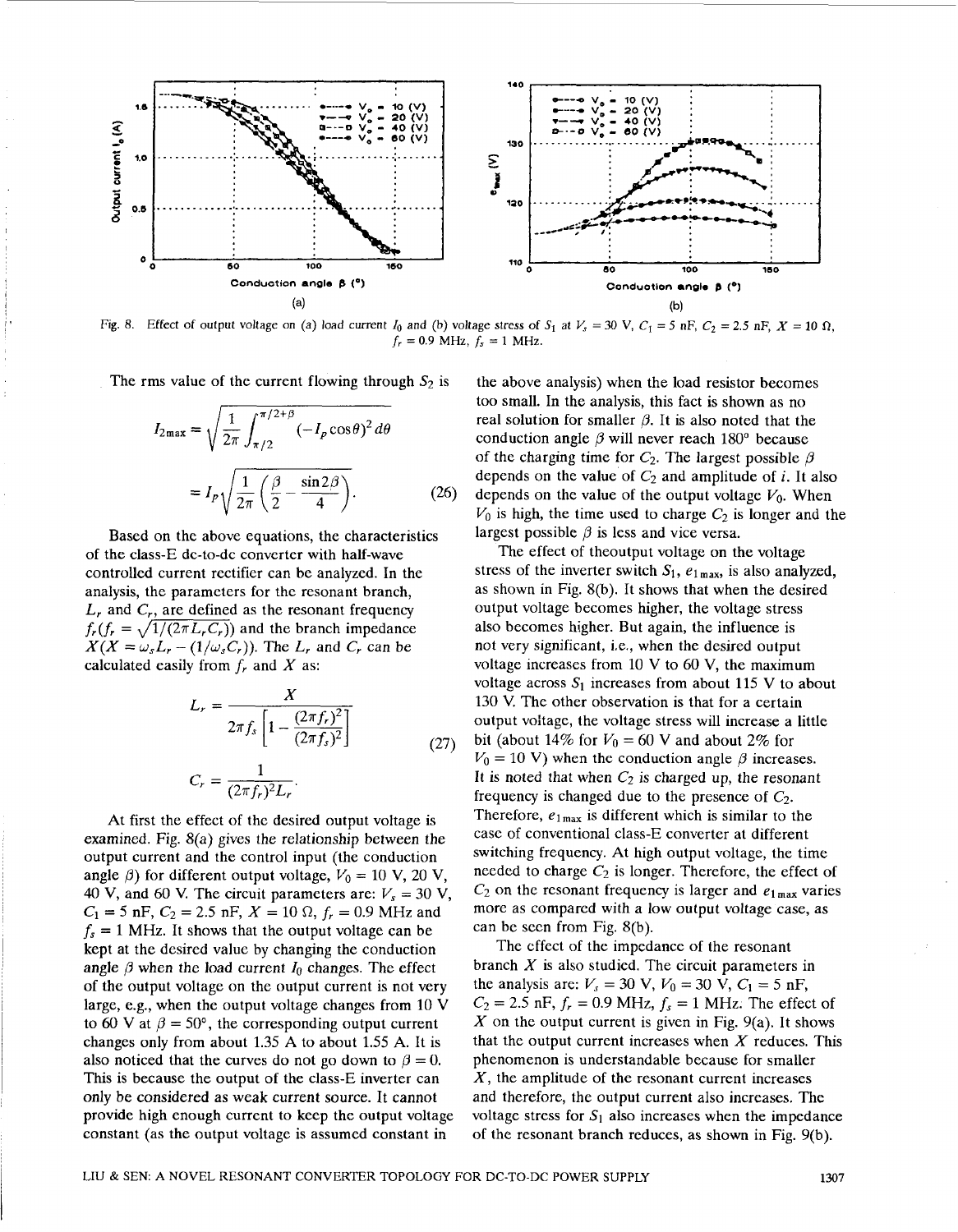

Fig. 9. Effect of resonant impedance on (a) output current and (b) voltage stress of  $S_1$  at  $V_s = 30$  V,  $V_0 = 30$  V,  $C_1 = 5$  nF,  $C_2 = 2.5$  nF,  $f_r = 0.9 \text{ MHz}, f_s = 1 \text{ MHz}.$ 



Fig. 10. Effect of parallel capacitor  $C_1$  on (a) output current and (b) voltage stress of  $S_1$  at  $V_s = 30$  V,  $V_0 = 30$  V,  $C_2 = 2.5$  nF,  $X = 10 \Omega$ ,  $f_r = 0.9 \text{ MHz}$ ,  $f_s = 1 \text{ MHz}$ .

The effect of the capacitor in parallel with the inverter switch  $S_1$  is also analyzed with the circuit parameter:  $V_s = 30 \text{ V}, V_0 = 30 \text{ V}, C_2 = 2.5 \text{ nF}, X =$ 10  $\Omega$ ,  $f_r = 0.9$  MHz,  $f_s = 1$  MHz. The results are plotted in Fig. 10. It is shown that when  $C_1$  increases, the voltage stress on  $S_1$  is reduced significantly, as given in Fig. 10(b). On the other hand, the effect of *C1* on the output current is not significant, as shown in Fig. lO(a). This is a good feature, which illustrates that in the class-E dc-to-dc converter with half-wave controlled current rectifier, the voltage stress of  $S_1$  can be reduced by a larger  $C_1$  while the output current is not sacrificed.

Similarly, the effect of other circuit parameters can also be analyzed. The effect of the capacitor in parallel with the rectifier switch  $C_2$  is not significant and the resonant frequency *f,* has no effect on the output current, but  $f_r$  will affect the voltage across  $C_r$  and  $L_r$ . The details are not presented here.

# V. SOME EXTENSIONS OF THE PROPOSED CIRCUIT

When the half-wave controlled current rectifier used in Fig. *5* is replaced by a full-wave controlled



Fig. 11. Class-E dc-to-dc converter with full-wave controlled current rectifier.

current rectifier, the class-E de-to-dc converter with full-wave controlled current rectifier is obtained, as shown in Fig. 11, where the inverter stage is the same as that in Fig. *5.* The full-wave controlled current rectifier is composed of  $S_2D_2C_2$ ,  $S_3D_3C_3$ , and  $D_4$ ,  $D_5$ .

The control signal is arranged as follows. The gate drives for  $S_2$  and  $S_3$  are synchronized with the resonant current *i.*  $S_2$  is turned on when *i* changes polarity from negative to positive and conducts for conduction angle  $\beta$ .  $S_3$  is turned on when *i* changes from positive to negative and also conducts for the conduction angle  $\beta$ . By changing the conduction angle  $\beta$ , the output voltage can be regulated in the similar manner as that of half-wave controlled current rectifier. For example, when  $S_2$  and  $S_3$  does not conduct at all, the circuit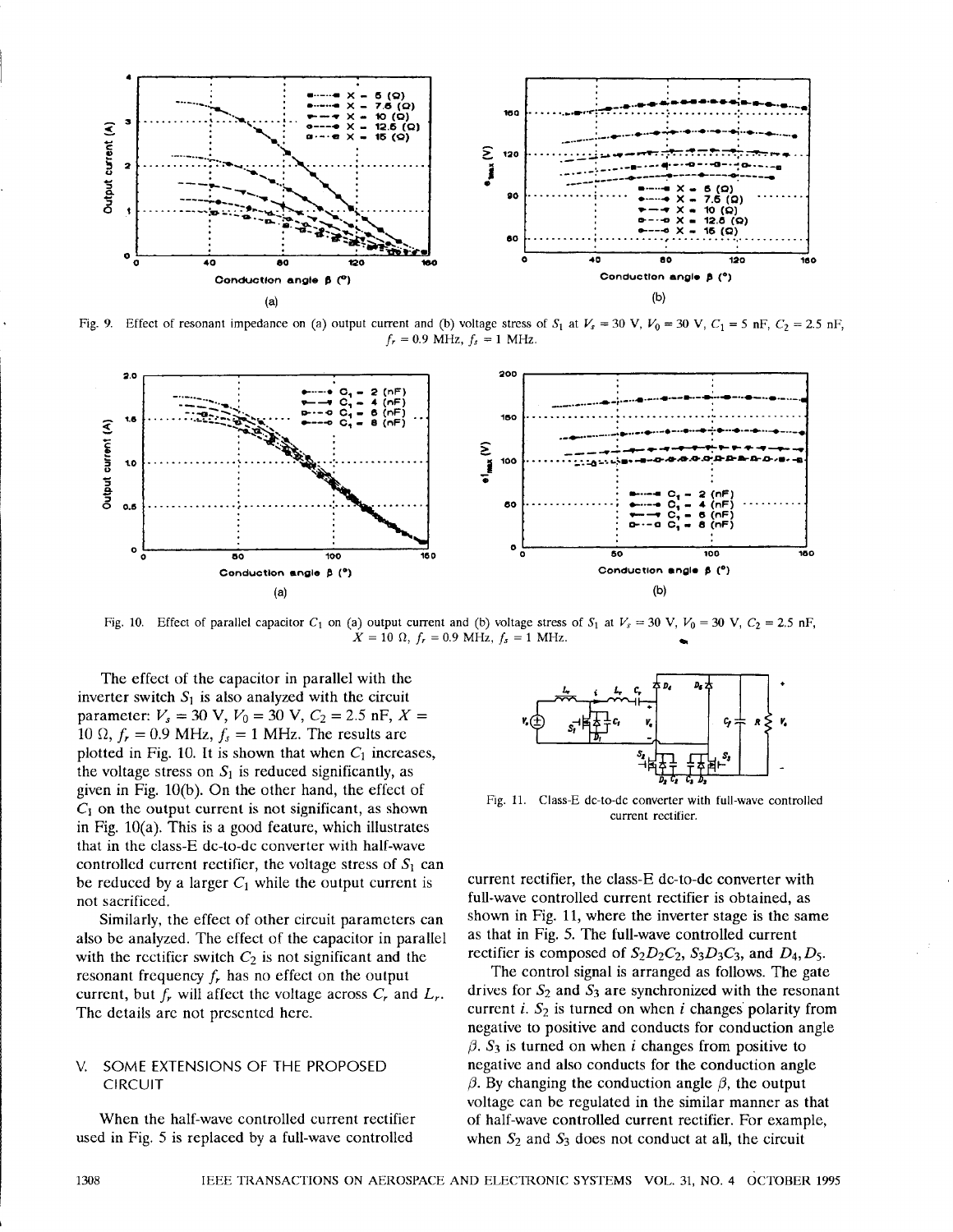<span id="page-8-0"></span>



Fig. **12.** Isolated version of class-E dc-to-dc converters with controlled current rectifier. (a) Half-wave. **(b)** Full-wave.

behaves like the conventional class-E converter with full-wave rectifier and the output voltage is high. When *S2* and *S3* conduct as long as they can, the output voltage is zero.

maintained from no load to full load as the parallel Zero voltage switching for  $S_2$  and  $S_3$  can always be

capacitors  $C_2$  and  $C_3$  can always be discharged by the resonant current *i* and this is independent of the load current. The switching condition for the inverter switch  $S_1$  is similar to the half-wave controlled current rectifier and zero voltage switching can also be maintained from no load to full load.

When the isolation between the input side and the output side is necessary or large voltage gain is required, an isolation transformer can be added for both the half-wave and full-wave controlled current rectifier, as shown in Fig. **12.** Fig. 12(a) is the half-wave version and Fig. 12(b) is the full-wave one. Their operating principle is similar to that of nonisolated ones and are not explained here. The capacitors at the secondary side of the transformers in Fig. 12(a) and Fig. 12(b) are used to block the dc component to avoid saturation of the transformer.

# VI. COMPUTER SIMULATION AND EXPERIMENTAL **VERIFICATION**

The operation of the class-E dc-to-dc converter with half-wave controlled current rectifier (Fig. *5)* 





Fig. 13. Switching waveforms at  $S_1$  at different conduction angle  $\beta$ . (a)  $\beta = 0^\circ$ . (b)  $\beta = 90^\circ$ . (c)  $\beta = 144^\circ$ .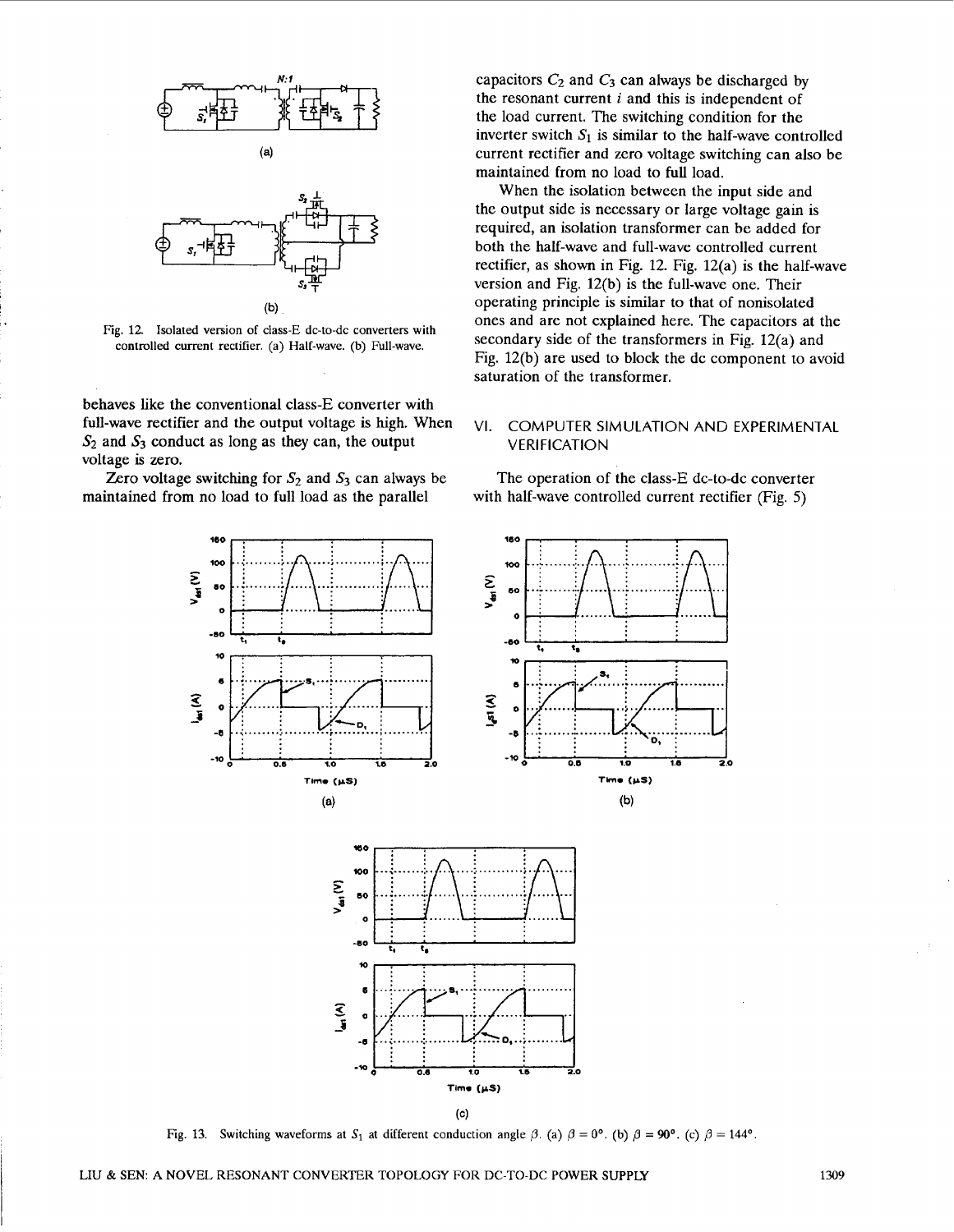

Fig. 14. Switching waveforms of  $S_2$  at different conduction angle  $\beta$ . (a)  $\beta = 90^\circ$ . (b)  $\beta = 144^\circ$ .

is simulated by SPICE to show the feasibility of the proposed circuit. The circuit parameters used in the simulation are:  $L_r = 4.5 \mu H$ ,  $C_r = 9 \text{ nF}$ ,  $C_1 =$ 5 nF,  $C_2 = 1.5$  nF, and  $L_f = 100 \mu$ H. The switching frequency is selected as 1 MHz. The supply voltage  $V<sub>s</sub> = 30$  V and the output is modeled by a constant voltage source with  $V_0 = 15$  V.

[Figs.](#page-8-0) **13** and 14 give the switching waveforms of  $S_1$  and  $S_2$  for the class-E converter with half-wave controlled current rectifier. [Fig. 13](#page-8-0) gives the voltage  $V_{ds1}$  and current  $I_{ds1}$  associated with the inverter switch  $S_1$  at different conduction angle,  $\beta$ , (a)  $\beta = 0$ , i.e.,  $S_2$  does not conduct at all, which is equivalent to the conventional class-E converter, (b)  $\beta = 90^{\circ}$ when  $S_2$  conducts for half of the positive cycle of the resonant current *i*, and (c)  $\beta = 144^{\circ}$  when the output current is very small. It is shown that when the current commutates from the antiparallel diode to  $S_1$ (at  $t_1$  in [Fig. 13\),](#page-8-0) the voltage across  $S_1$  is zero. Zero voltage turn on is achieved. When  $S_1$  is turned off at  $t_2$ , as shown in [Fig. 13](#page-8-0), the voltage  $V_{ds1}$  rises slowly. Zero voltage switching for  $S_1$  can be observed for all these operating conditions. Fig. 14 gives the switching waveforms of the rectifier switch  $S_2$  when (a)  $\beta = 90^\circ$ and (b)  $\beta = 144^{\circ}$ , respectively. It is also illustrated that when  $S_2$  is turned on (at time  $t_1$ ), the voltage across it is zero and when  $S_2$  is turned off, the voltage  $v_{ds2}$  rises slowly (at time  $t_2$  in Fig. 14). Obviously, zero voltage switching is achieved.

An experimental prototype of class-E dc-to-dc converter with half-wave controlled current rectifier is also breadboarded in order to show the feasibility of the proposed circuit and the validity of the analysis. The experimental circuit is the same as that shown in Fig. *5.* The circuit parameters used in the experiment are as follows:  $V_s = 30 \text{ V}$ ,  $L_r = 4.4 \mu\text{H}$ ,  $C_r = 9 \text{ nF}$ ,  $C_1 = 5.5$  nF,  $C_2 = 2.3$  nF,  $L_f = 106 \mu$ H,  $C = 52 \mu$ F. The switching frequency is fixed at 1 MHz and the output voltage is regulated at 15 V. The load resistor changes from 10  $\Omega$  to open circuit.

[Fig.](#page-10-0) 15 gives the gate drive signal and device voltage of the inverter switch  $S_1$  at different conduction angle  $\beta$ . Fig. 15(a) gives the waveforms when  $\beta =$ 44' and the output current is measured as 1.46 **A.**  Fig. 15(b) is the waveforms when  $\beta = 82^{\circ}$  and the output current is at 0.9 **A.** Fig. 15(c) shows the waveforms when the output current is zero and  $\beta =$ 144'. It is observed from these oscillograms that when the gate signal  $V_{GS1}$  rises to 15 V (device turn on), the voltage across  $S_1$ ,  $V_{DS1}$ , is zero and when the gate signal  $V_{GS1}$  falls to zero (device turn off), the voltage  $V_{DS1}$  rises slowly. Therefore, zero voltage switching for the inverter switch  $S_1$  can be maintained for the entire output current range.

[Fig. 16](#page-10-0) gives the gate signal and the device voltage of the rectifier switch  $S_2$  for different conduction angle  $\beta$ . Fig. 16(a) and Fig. 16(b) give the waveform when  $\beta = 60^{\circ}$  and  $\beta = 144^{\circ}$ , respectively. When  $\beta = 144^{\circ}$ , the output current is zero. It can also be observed that when the gate signal for  $S_2$  (i.e.,  $V_{GS2}$ ), rises to 15 V, the voltage across  $S_2$  (i.e.,  $V_{DS2}$ ), is zero and when the gate signal  $V_{GS2}$  falls to zero, the voltage  $V_{DS2}$  rises from zero value. This shows that zero voltage switching is achieved for the rectifier switch  $S_2$ .

current versus the conduction angle  $\beta$  is also measured when the output voltage is regulated at 15 V, as shown in [Fig. 17](#page-10-0). The calculated value is also plotted at the same graph. These two curves are very close. The small difference is caused by the nonideality of the prototype. It demonstrates that by changing the conduction angle of the rectifier switch, the output voltage can be kept at the desired value when the output current changes. The relaticn between the steady state output

## VII. CONCLUSION

In this paper, the present techniques of the class-E dc-to-dc converters are reviewed and their drawbacks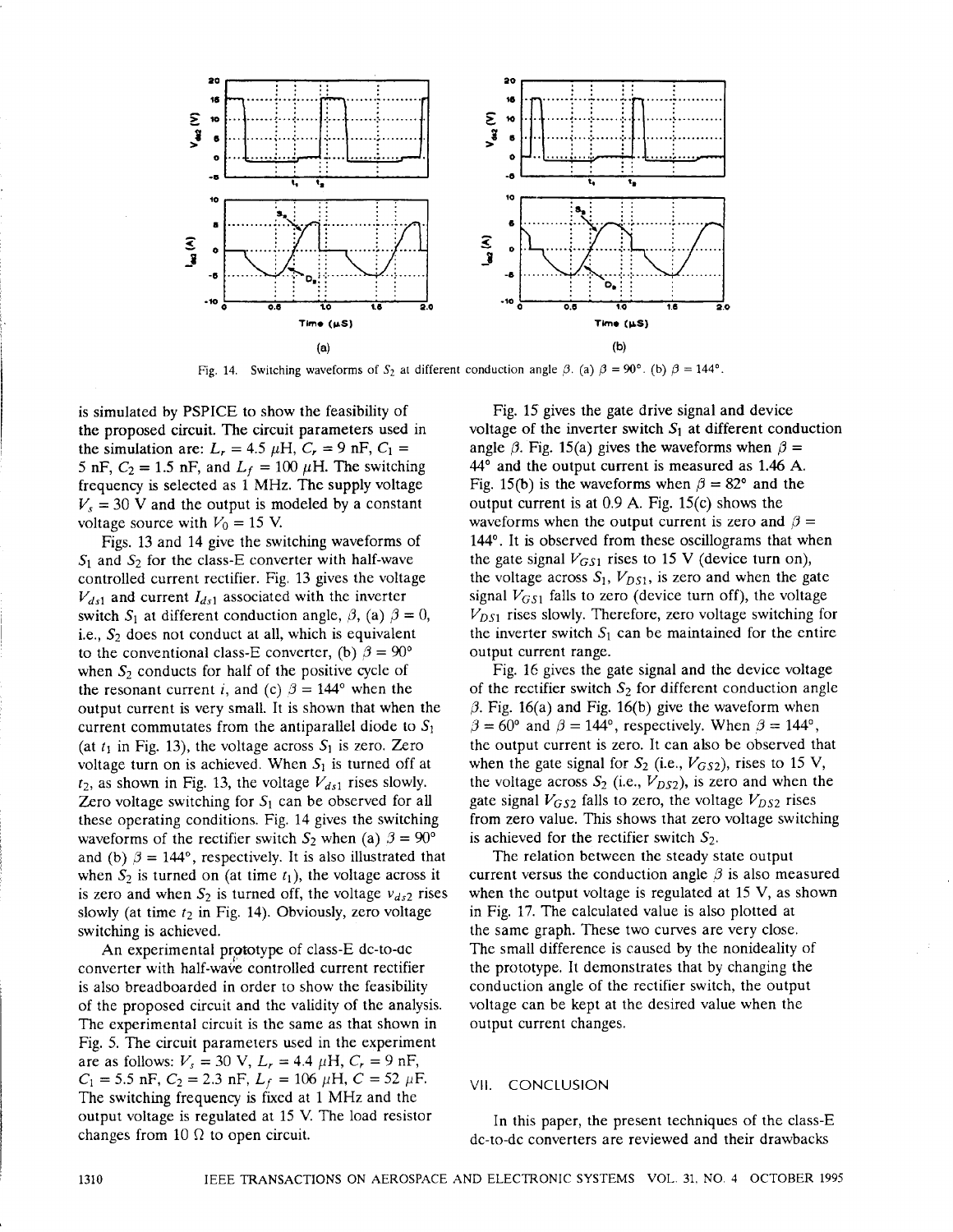<span id="page-10-0"></span>

 $(a)$ 



 $(b)$ 



Fig. 15. Switching waveforms of inverter switch  $\dot{S}_1$  at (a)  $\beta = 44^\circ$ , **(b)**  $\beta = 82^{\circ}$ , **(c)**  $\beta = 144^{\circ}$ . Upper trace:  $V_{GS1}$ , 10 V/div, lower trace:  $V_{DS1}$ , 50 V/div. Horizontal: 0.2  $\mu$ S/div.

are addressed. **A** new class-E dc-to-dc converter topology with half-wave controlled current rectifier is proposed. The mechanism to maintain the zero voltage switching for all the switches is explained. The output voltage can **be** regulated by changing the conduction anglc of the rcctifier switch. The salient advantagcs **of** the ncw convcrtcr topologics arc: 1) the switching frequency **IS** constant, 2) the circuits can operate at no



 $(a)$ 



Fig. 16. Switching waveforms of rectifier switch  $S_2$  at (a)  $\beta = 60^\circ$ and (b)  $\beta = 144^\circ$ . Upper trace:  $V_{GS2}$ , 10 V/div, lower trace:  $V_{DS2}$ , 10 V/div. Horizontal: **0.2** pS/div.



Fig. 17. Calculated and measured output current.

load condition, and **3)** zero voltage switching for all the switches can be maintained from no load to full load.

The steady state characteristics of the proposed class-E dc-to-dc converter with half-wave controlled current rectifier is analyzed. The effects of the circuit parameters on the output current are also studied. The analysis shows that the output current can be regulated by the conduction angle of the rectifier switch to keep the output voltage constant. Some extensions of the proposed circuit, i.e., class-E dc-to-dc converter with full-wave controlled current rectifier, the isolated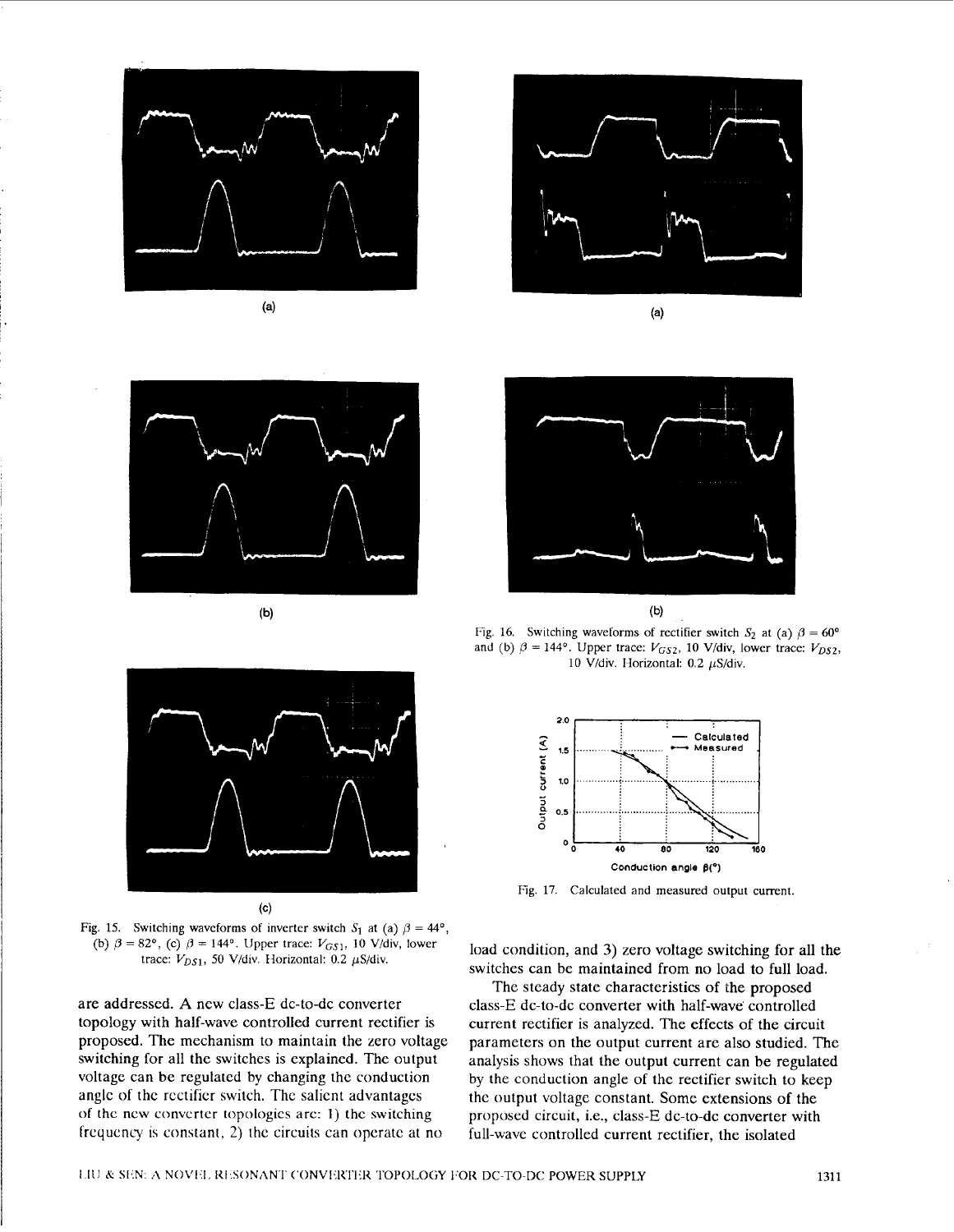**class-E converters with controlled current rectifier, are also presented.** 

**The operation** of **the class-E dc-to-dc converter with half-wave controlled current rectifier is simulated by PSPICE to show the feasibility** of **the proposed circuit. An experimental prototype is**  also **breadboarded to demonstrate the feasibility**  of **the proposed class-E converter and** to **verify the analysis. Zero voltage switching is shown clearly** in **the simulation and the experimental oscillograms. The measured relation between output current and conduction angle is very close to the calculated one.** 

#### REFERENCES

- **[l]** Sen, **I?** C. **(1981)**  *Thyristor DC Drives.*  New York: Wiley, **1981.**
- *Principles of Electric Machines and Power Electronics.* New York: Wiley, 1988. **[2]** Sen, P. C. **(1988)**
- *Power Electronics, Converter, Applications and Designs.*  New York: Wiley, **1989. [3j** Mohan, **N.,** Undeland, 'I M., and Robbins, **W. P. (1989)**
- *Power Electronics, Circuits Devices and Applications.*  Englewood Cliffs, NJ: Prentice Hall, **1988. [4]** Rashid, M. H. **(1988)**
- High-frequency resonant transistor DC-DC converters. *IEEE Transactions on Ihtry Electronics,* **31** (May **1984), [S]** Steigerwald, **R. L. (1984) 181-191.**
- *[6]* Ranganathan, **V.** T., Ziogas, P. D., and Stefanovic, **V.** R. **(1 982)**

A regulated DC-DC voltage source converter using a high-frequency link.

*IEEE Transactions on Industrial Applications,* **IA-18**  (May/June **1982), 279-287.** 

- Steigerwald, R. L. **(1988)**   $\lceil 7 \rceil$ A comparison of half-bridge resonant converter topologies. *IEEE Transactions on Power Electronics, 3, 2* (Apr. **1988), 174-182.**
- Redl, R., Molnar, B., and **Sokal, N.** 0. **(1986)**   $[8]$ Class-E resonant DC/DC power converters: Analysis of operations, and experimental results at **1.5** MHz. *IEEE Transactions on Power Electronics,* **PE-1,** *2* (Apr. **1986), 111-119.**
- Liitteke, G., and Raets, H. C. **(1987) 220-V** mains 500-KHz class-E converter using a BIMOS. *IEEE Transacttiom on Power Elecironics, 2, 3* **(July 1987), 186-193.**
- Class-E DCDC converters with an inductive impedance inverter. *IEEE Transactions on Power Electronics,* **4, 1** (Jan. **1989), 124-135.**  Kazimierczuk M. K., and Bui, **X.** T. **(1989)**
- **A** new method to regulate resonant converters. *IEEE Transactions on Power Electronics, 3,* **4 (1988), 430-439.**  Gu, W. J., and Harada, K. **(1988)**
- Class-E combined converter by phase-shift control. In *IEEE Power Electronics Specialists Conference Record,*  **(1989), 229-234.**  Hu, C. Q., Zhang, **X.** Z., and Huang, **S. P. (1989)**
- Source reactance lossless switch (SRLS) for soft-switching converters with constant switching frequency. **In** *IEEE Industry Application Society 1992 Annual Meeting Record,* **(1992), 710-719.**  Liu, **Y.3,** and Sen, P. C. **(1992)**
- Mikolajewski, M. **(1993)**   $[14]$ DC/DC resonant converter with synchronous regulated rectifier. In *Proceedings of IIigh Frequency Power Conversion Conference,* **(1993), 21-35.**